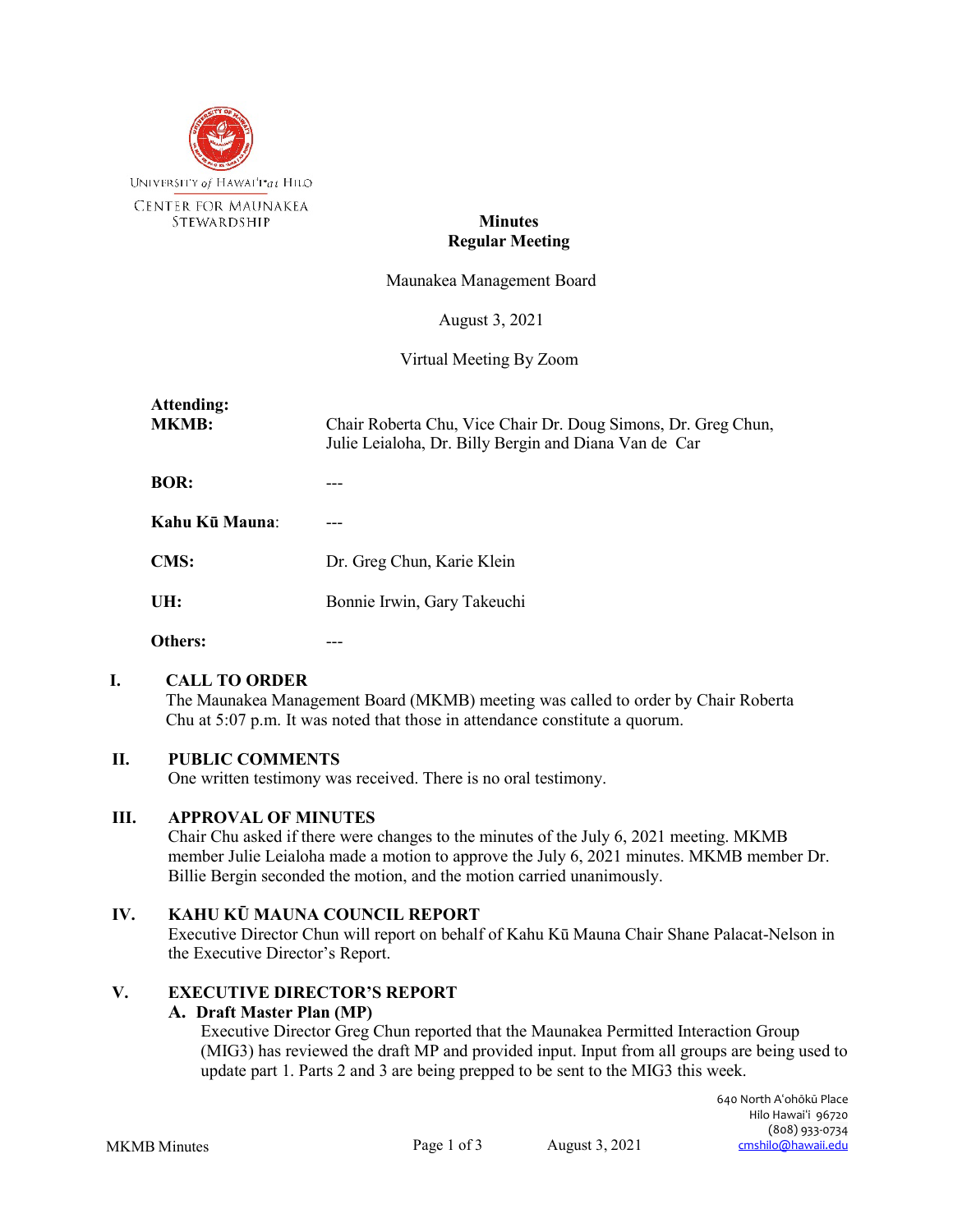# **B. Comprehensive Management Plan (CMP)**

The OAR has been finalized and included the feedback received. It will be used as part of CMS' annual report to the DLNR this year. The process of gathering recommendations from the CMS staff for improving the CMP has begun. KKM has started reviewing the CR's, which will take several meetings.

### **C. TMT Update**

The Decadal Survey on Astronomy and Astrophysics is still delayed. The results would initiate the request for funding.

## **D. Legislative Working Group**

The group is planning a visit to Maunakea. An announcement came out today that the working group has a website. It includes working group members, CMP related documents, and any recommendations. Chancellor Irwin shared that the posted documents are first agreed upon by all members. There is also an email for public comment.

<https://www.capitol.hawaii.gov/specialcommittee.aspx?comm=mkwg&year=2021>

### **E. Agency Stakeholders**

There was a meeting on July 23, 2021 with management at Office of Conservation and Coastal Lands (OCCL). Retirements and other management changes was discussed.

## **F. Maunakea Observatory (MKO) Directors**

Executive Director Chun and Vice Chair Simons facilitated a first meeting with the MKO directors regarding the post 2033 leases.

#### **G. Decommissioning**

Caltech Submillimeter Observatory (CSO) has submitted their Conservation District Use Application (CDUA) to the DLNR. The Environmental Assessment (EA) is being processed concurrently. Once OCCL informs CSO that the application is complete, the timeline will start for the review of the CDUA.

#### **H. New Teaching Telescope (NET)**

The project has been presented to KKM. Their feedback focused on community use. The NET moves on to the Design Review Committee (DRC), and then will be presented to MKMB.

#### **I. Recruitment - Director**

Interviews will be completed this week. The top candidates will be provided to Executive Director Chun and Chancellor Irwin for further interviewing. The total applicant pool was originally 25. After reviewing the minimum qualifications, there were 7 people to interview. Two were not interested, so 5 were interviewed. The committee is made up of four from UH and four (non-UH) from the community.

# **J. Outreach**

UH Manoa Communications has assisted CMS with a release of several stories highlighting stewardship of Maunakea. The first story released today focuses on the Rangers, and can be found on hawaiinewsnow.com.

Executive Director Chun met with the first cohort of Kamma'aina Connection, who offered their support with outreach efforts (i.e., CMP public meetings/hearing).

#### **K. MKMB Membership**

Chancellor Irwin shared that an Action Memo is being prepared, and an agenda item will be on BOR calendar for next month's meeting. This is regarding Vice Chair Doug Simons' replacement.